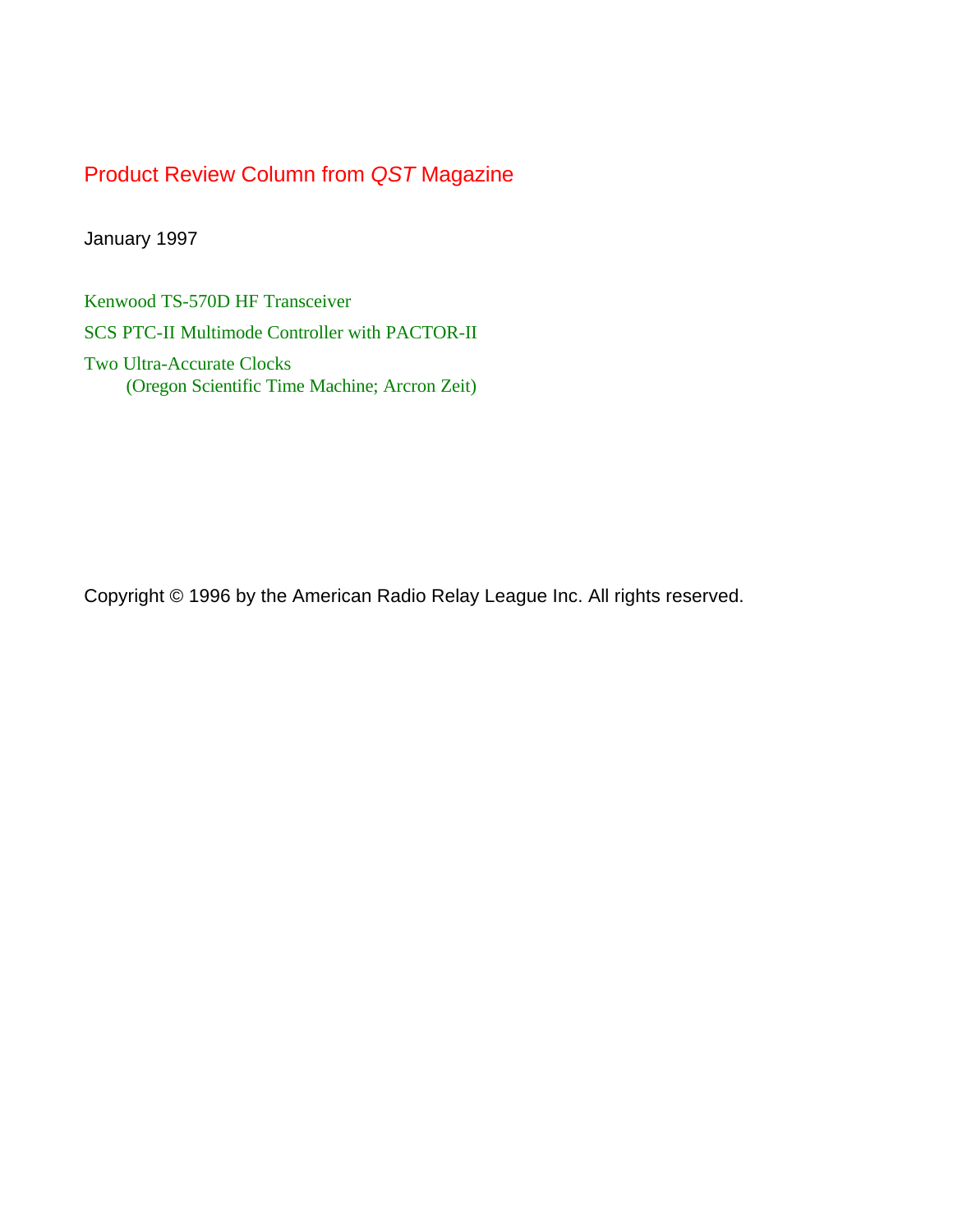Edited by **Rick Lindquist, N1RL**• Senior Assistant Technical Editor

# <span id="page-1-0"></span>**Kenwood TS-570D HF Transceiver**

### *Reviewed by Larry Wolfgang, WR1B Senior Assistant Technical Editor*

Like many amateurs, I sometimes dream of having one of the latest HF transceivers sitting on my operating table…a radio that would offer features such as two VFOs, for easy split-frequency operation; a numeric keypad, for direct frequency entry; lots of memory channels; adjustable CW offset; and ease of selecting various filter bandwidths for different modes. Oh, yes, I'd like to have a built-in antenna tuner, an easy-toread informative display with multifunction meter and a built-in RF preamplifier, as well as an RF attenuator. Of course the radio should be small enough to fit easily on my desk and not require extra bracing to hold the weight. One of those fancy digital signal processor (DSP) boxes would sure be a nice accessory.

Ah, but we just refinanced our mortgage to add onto our house and do some repair and maintenance work, so taking out a second mortgage to buy my new radio is out of the question. What's a dreamer to do?

If you think the only answer is to just keep on dreaming, then you are *mistaken*. With a list price substantially below that of the high-end radios, the Kenwood TS-570D offers all these features and more in a single box! While not a contester's dream machine, we might call this "a radio for the rest of us."

### **Front Panel**

There are few knobs but many buttons on the TS-570D's front panel. The radio is packed with features designed to enhance your operating pleasure. In fact, the front panel doesn't begin to show all the operating controls you have at your fingertips with this radio! A menu system allows you to change 47 parameters to suit your particular preferences. And, if you would like to configure your radio for two sets of operating conditions (or you share your station with another operator), there are *two* menu memory banks.

You will find the complement of controls you would expect on any full-featured HF rig, plus some you would not expect to find. A 12-button numeric keypad allows direct frequency entry. These buttons also access alternative functions, such as selecting one of three CW keyer memories or selecting between either of the two antenna input connectors on the rear panel. (The radio remembers which band you're on when you select one of these antenna ports,



so it will return to that selection the next time you switch to that band. There's no "Beverage" antenna port, however.)

You can select fast or slow AGC operation (but not turn it off) and turn the analog noise blanker on or off. The button labeled **FINE** selects 1-Hz tuning steps instead of 10-Hz steps for SSB, CW and FSK modes or 10-Hz instead of 100-Hz steps on AM and FM. The **REV** button allows you to select the opposite sideband on CW or FSK (handy if you need to reverse the mark and space tones for RTTY operation).

The **POWER**, **ATT**, **PRE-AMP**, **VOX**, **PROC**, **SEND** and **AT TUNE** buttons are selfexplanatory. But what about that **PF** button in the top left corner? It is a "Programmable Function" button. You can set this button to go immediately to one of the menu selections. For example you might want to set this button to activate menu item 15, which controls the speech processor compression level, if you find yourself frequently adjusting that option. Very handy!

To the right of the keypad is a column of buttons labeled **MIC**, **PWR**, **KEY** and **DELAY**. These activate the microphone gain, transmitter power, electronic keyer speed and VOX delay controls, respectively. The **MULTI/CH** knob to the right side of the radio then adjusts the level for each control.

This **MULTI/CH** knob has more uses than

### **BOTTOM LINE**

A compact, affordable, full-featured transceiver that will find a happy home in many ham shacks. Kenwood has a winner with the TS-570D.

Carter has little pills. It also was the focus of some frustration with the TS-570D. In VFO mode, the **MULTI/CH** knob lets you make quick frequency excursions up or down the band in 10-kHz steps. When you press the **MENU** button, the **MULTI/CH** knob selects the menu item number. When you press the **FILTER** button, the **MULTI/CH** knob adjusts the IF and DSP filter bandwidths (we installed the optional 500-Hz CW filter in our unit). In memory mode, it picks the memory channel. Because Kenwood has invested so many functions in this single control, the **MULTI/CH** knob at times proved to be absolutely maddening to our reviewers. As we said, if no other active feature requires this knob, turning it changes the main operating frequency in 10-kHz steps. We found it was too easy say in the heat of a contest—to reach for the **MULTI/CH** knob instead of the **RIT** knob right above it. Or, you might grab the **MULTI/CH** knob to change the filter setting without first pressing the **FILTER** button. *Zap!* There goes "your" frequency just as a new multiplier is calling you.

Aside from simply paying closer attention, there's a partial remedy for this: One of the first menu items you will want to change is item 5. This turns off numerical rounding of VFO frequencies as this knob is turned. Otherwise, not only will you go skating up or down the band in rapid fashion, but the kilohertz, hundred-hertz and ten-hertz digits all go to zero. Now try getting back to your operating frequency! Also, if you use both the filter settings and the RIT a lot, simply turn on the RIT *first*, then press **FILTER**. This puts the RIT in the background. You won't have a separate RIT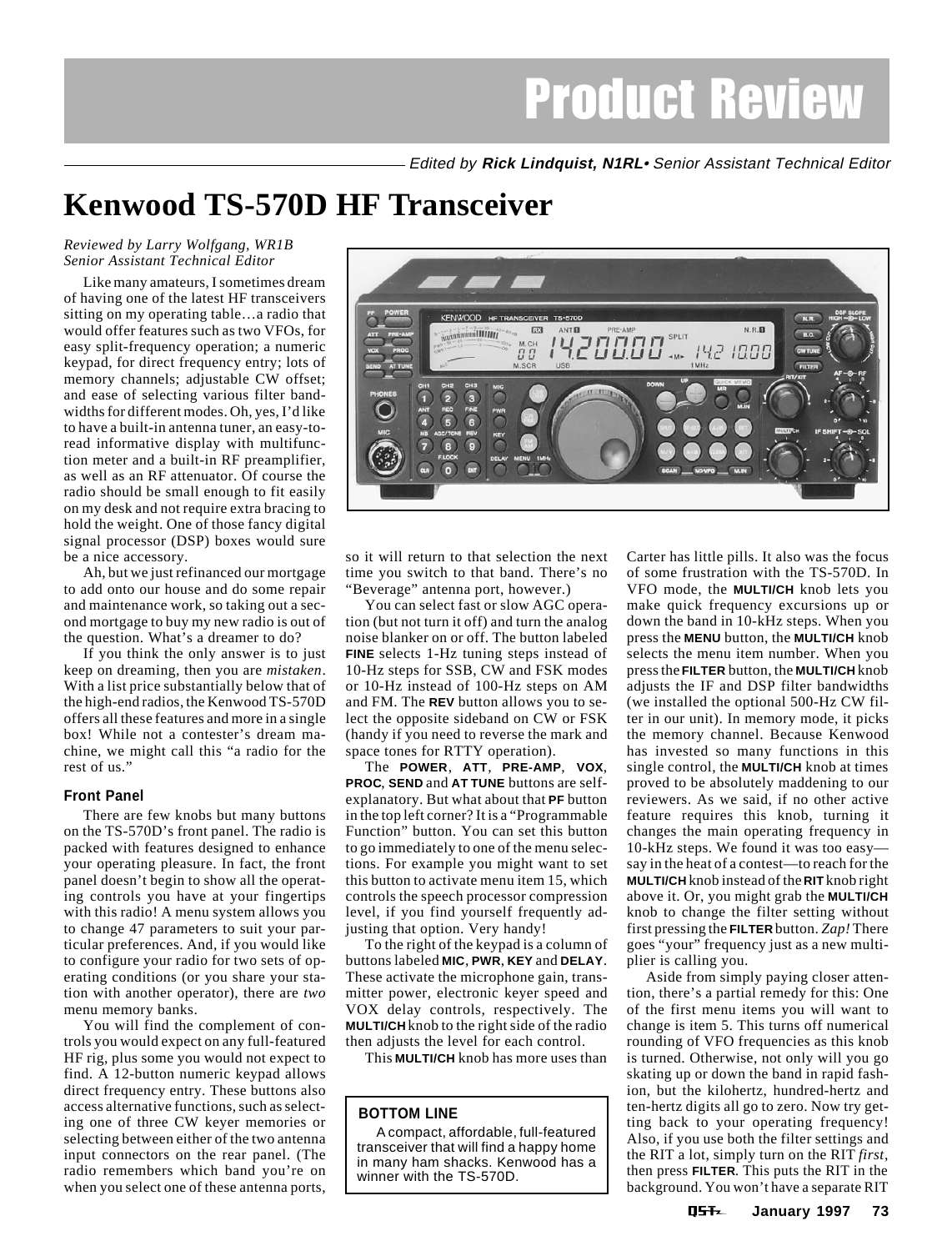### **Table 1**

### **Kenwood TS-570D, serial number 80600403 Manufacturer's Claimed Specifications Measured in the ARRL Lab**

Frequency coverage: Receive, 500 kHz–30 MHz; Receive, 31 kHz—30 MHz; transmit, as specified. transmit, 1.8-2; 3.5-4; 7-7.3; 10.1-10.15; 14-14.35; 18.068-18.168; 21-21.45; 24.89-24.99; 28-29.7 MHz. Modes of operation: USB, LSB, CW, AM, FM., FSK \_\_\_\_\_\_\_\_\_\_\_\_\_\_\_\_\_\_\_\_\_\_\_\_\_\_\_\_\_\_\_\_\_

- Power requirement: Receive, 2 A (no signal); transmit, Receive, 0.8 A (max volume, no signal);
- 20.5 A, at 13.8 V. transmit, 18 A (max), tested at 13.8 V.
- Size (height, width, depth): 3.8×10.6×10.6 inches; weight, ≈15 lb. Receiver **Receiver Receiver Receiver Receiver Receiver Dynamic Testing**

- SSB/CW/FSK sensitivity (bandwidth not specified, 10 dB Minimum discernible signal (500-Hz filter):<br>S+NJ/N): 0.5-1.7 MHz, ≤4 µV (-95 dBm); 1.7-24.5 MHz, Minimum discernible signal (500-Hz filter):
- $0.5$ -1.7 MHz, ≤31.6 μV; 1.7-24.5 MHz, ≤2 μV; 24.5- Preamp off Preamp off Preamp off Pream<br>30 MHz, ≤ 1.3 μV. Preamp on Preamp of Preamp of Preamp of Preamp of Preamp of Pream

FM sensitivity: For 12-dB SINAD, 28-30 MHz, ≤0.25  $\mu$ V

- FM two-tone, third-order IMD dynamic range: Not specified 29 MHz, preamp on, 67 dB; preamp off, 66 dB.
- Beat cancel attenuation: Not specified. 50 dB or greater notch.

Squelch sensitivity: SSB, CW, FSK, AM, 0.5-1.7 MHz, 20  $\mu$ V 29 MHz, at threshold, FM, preamp off, 0.2  $\mu$ V;<br>or less; 1.7-30 MHz, 2  $\mu$ V or less; FM, 28-30 MHz, 0.25  $\mu$ V preamp on, 0.04  $\mu$ V. 14 MHz, at threshold, US or less; 1.7-30 MHz, 2  $\mu$ V or less; FM, 28-30 MHz, 0.25  $\mu$ V or less. preamp off, 1.7 µV; preamp on, 0.4 µV.

Receiver audio output:  $\geq$ 1.5 W at 10% THD into 8 $\Omega$ . 2.1 W at 3.7% THD into 8  $\Omega$ .

Image rejection: 1.8-30 MHz, 70 dB or greater. Preamp off, 109 dB; preamp on, 120 dB.

Spurious-signal and harmonic suppression: 50 dBc or greater. As specified. Meets FCC requirements for spectral purity. SSB carrier suppression: 40 dB or greater. As specified.

Undesired sideband suppression: 40 dB or greater. As specified.

Third-order intermodulation distortion (IMD) products: See Figure 1.

CW keyer speed range: Not specified. The second service of Approximately 10-75 wpm.

CW keying characteristics: Not specified. See Figure 2.

Transmit-receive turnaround time (PTT release to S9 signal, ≈50 ms. 50% audio output): Not specified.

Receive-transmit turnaround time ("tx delay"): Not specified. SSB, 18 ms; FM, 14 ms. Composite transmitted noise: Not specified See Figure 3.

NOTE: All dynamic range measurements are taken at the ARRL Lab standard spacing of 20 kHz.

\*Measurement was noise-limited at the value indicated.

 $[S+N]/N$ ): 0.5-1.7 MHz, ≤4 μV (–95 dBm); 1.7-24.5 MHz, Preamp of Preamp off Preamp on <br>≤0.2 μV (–121 dBm). Preamp on Preamp of Preamp of Preamp of Preamp on Preamp on Preamp on Preamp on Preamp on ≤0.2 µV (–121 dBm). 1.0 MHz –113 dBm (0.5 µV) –121 dBm (0.19 µV)  $-132$  dBm (0.06  $\mu$ V) 14 MHz –130 dBm  $(0.07 \mu V)$  –139 dBm  $(0.03 \mu V)$ AM sensitivity (bandwidth not specified, 10 dB [S+N]/N):  $0.5-1.7$  MHz,  $\leq$ 31.6  $\mu$ V; 1.7-24.5 MHz,  $\leq$ 2  $\mu$ V; 24.5-<br>  $P$ reamp off Preamp on Preamp on  $30 \text{ MHz, } ≤ 1.3 \text{ μV}.$ <br>3.8 MHz  $4.0 \text{ MHz}$   $3.3 \text{ μV}$   $3.3 \text{ μV}$   $3.3 \text{ μV}$   $3.4 \text{ μV}$ 3.8 MHz  $1.05 \mu V$ <br>For 12-dB SINAD: 29 MHz, preamp off, 0.6  $\mu$ V; preamp on, 0.15  $\mu$ V. Blocking dynamic range: Not specified.<br>Blocking dynamic range (500-Hz IF filter):<br>Preamp off Preamp on Preamp off Preamp<br>114 dB\* 115 dB 1.0 MHz 114 dB\* 115 dB 3.5 MHz 114 dB\* 119 dB\* 115 d $B^*$ Two-tone, third-order IMD dynamic range: Not specified. Two-tone, third-order IMD dynamic range (500-Hz IF filter:) Preamp off Prean<br>86 dB 91 dB 1.0 MHz 86 dB 91 dB 3.5 MHz 99 dB 99 dB 14 MHz Third-order input intercept point: Not specified. Third-order input intercept point: Not specified. Preamp on 1.0 MHz +19.5 dBm +19.5 dBm 3.5 MHz +17 dBm +9.4 dBm  $+21.7$  dBm  $+9.6$  dBm Second-order intercept point: Not specified. 14 MHz, preamp off, +60 dBm; preamp on, +59 dBm. FM adjacent channel rejection: Not specified. 29 MHz, preamp on, 68 dB; preamp off, 67 dB. Noise reduction: Not specified. NR1, ≈10 dB; NR2, ≈20 dB (at default 20 ms setting). S-meter sensitivity: Not specified. S9 signal at 14 MHz: preamp off, 94 µV; preamp on, 25 µV. IF/audio response: Not specified. The result of the Range at –6 dB points, (bandwidth): CW (500-Hz IF/600-Hz DSP): 258-769 Hz (511 Hz) CW (500-Hz IF/100-Hz DSP): 443-557 Hz (114 Hz) CW (500-Hz IF/50 Hz DSP): 470-530 Hz (60 Hz) USB wide: 286-2433 Hz (2147 Hz) USB narrow (DSP controls at 12 o'clock): 404-1633 Hz (1229 Hz) LSB wide: 287-2428 Hz (2141 Hz) LSB narrow (DSP controls at 12 o'clock): 404-1626 Hz (1222 Hz) AM wide: 115-2670 Hz (2555 Hz) AM narrow:113-1270 Hz (1157 Hz) If rejection: 1.8-30 MHz, 70 dB or greater. Preamp off, 115 dB; preamp on, >120 dB. **Transmitter Dynamic Testing** Power output: SSB, CW, FM, FSK, 5-100 W; AM, 5-25 W. SSB, 5-115 W; CW, 5-108 W (varies slightly from band to band); AM, 5-23 W; FM, 5-109 W. **Expanded Product Review Report Available** The ARRL Laboratory offers a 30-page test result report on the TS-570D that gives in-depth, detailed technical data on the transceiver's performance, out-lines our test methods and helps you to interpret the numbers and charts.The report even includes a summary of how this radio stacks up with similar, previously tested units. Request the TS-570D Test Result Report from the ARRL Technical Department. It's \$7.50 for ARRL members and \$12.50 for nonmembers, postpaid.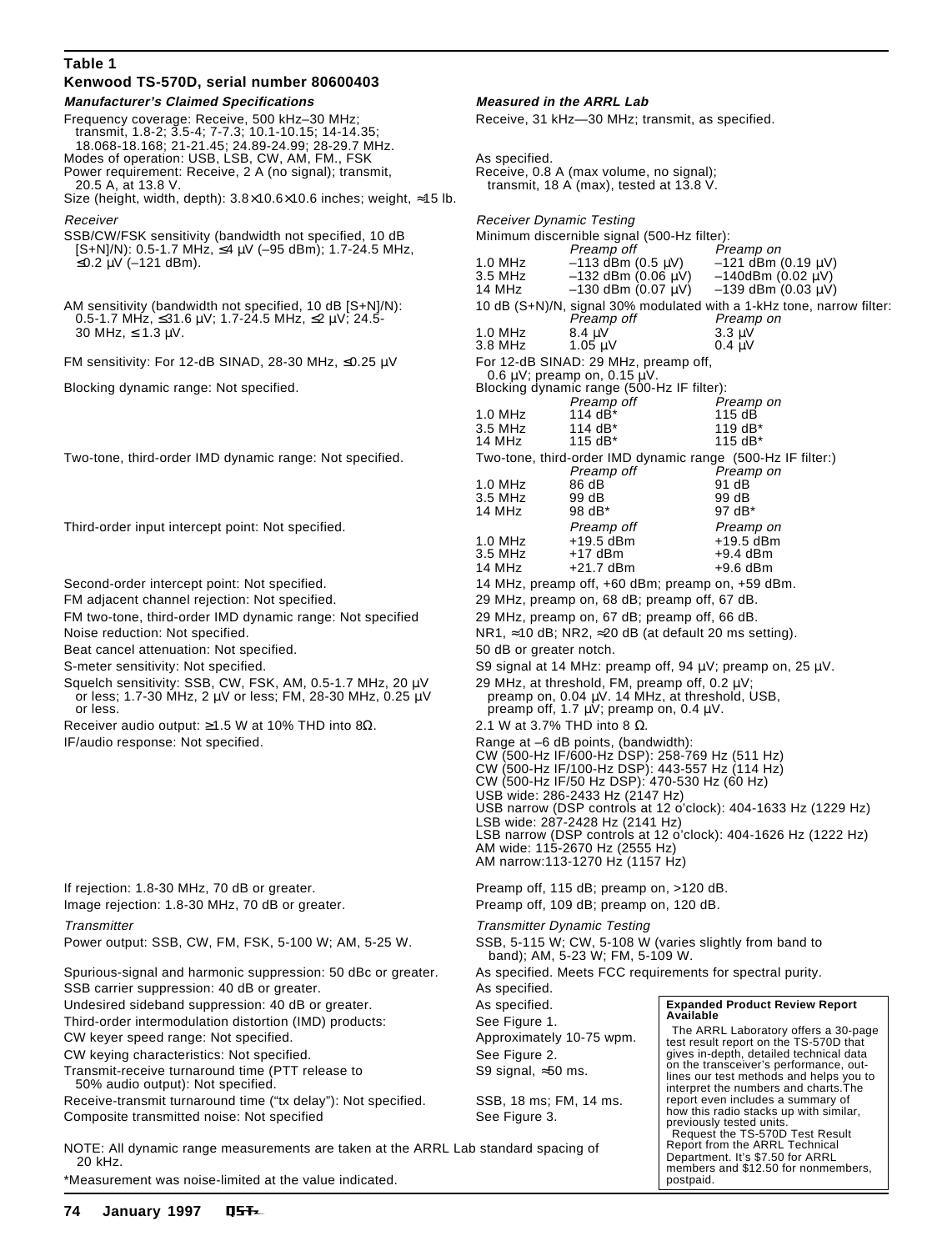

Figure 1—Worst-case spectral display of the TS-570D transmitter during two-tone intermodulation distortion (IMD) testing. The worst-case third-order product is approximately 28 dB below PEP output, and the worst-case fifth-order product is approximately 42 dB down. The transceiver was being operated at 100 W output at 18.120 MHz.

readout, but the main frequency displays the increment. This way, you can use the RIT, and you won't disable the **MULTI/CH** knob as a filter setter (unless you use the CW memories, which cancel the **FILTER** display, but not the **RIT** display). Unfortunately, there is no way to turn off the rapid frequencychange function. Putting that function on a button might have been a more elegant solution.

On the right-hand side of the front panel, one dual concentric control adjusts the squelch level and IF shift, a second adjusts the AF and RF gain and a third sets the high and low-frequency DSP slope. This last set of controls allows you to set the audio DSP filter characteristics on SSB and AM.

The built-in DSP circuitry provides two noise-reduction (**N.R.**) modes. NR1 is more effective for eliminating static-type noise during SSB or CW reception while NR2 is more effective during CW reception (you can set the time constant for NR2 at 7.5 or 20 ms—the default). Both do a great job, but they impart an ethereal, hollow quality to the audio. The beat cancel (**B.C.**) DSP feature proved quite effective against the ever-present broadcast heterodynes on the 40-meter phone band. Pressing this button makes a carrier simply disappear! One reviewer participated in a multistation QSO right next to a fairly strong 40-meter broadcaster. One press of the aptly named **B.C.** button made the interference go away. Since this is audio-level DSP, the carrier continued to show up on the S meter, however.

Kenwood included one very handy feature—a first for an HF transceiver—that will be especially appreciated by those who have trouble matching up signal pitches on CW. The **CW TUNE** button actually does this job for you. Just tune the radio close to the



Figure 2—CW keying waveform for the TS-570D showing the first two dits in the full-break-in (QSK) mode. The equivalent keying speed is 60 wpm. The upper trace is the actual key closure; the lower trace is the RF envelope. Horizontal divisions are 10 ms. The transceiver was being operated at 100 W output at 14.2 MHz.

desired CW signal and press the **CW TUNE** button. Then watch as the radio promptly fine-tunes itself so that you and the other station are on the same frequency.

The main tuning knob is large, has a soft rubber grip that provides a comfortable feel, and a finger depression for quickly spinning up or down the band. You also can adjust the degree of drag. Of course there are two VFOs plus 100 memory channels. Any VFO or memory channel can be used to transmit or receive. If you select different VFOs (ie, during **SPLIT** operation) or memory data for transmit and receive, pressing and holding the **TF-SET** button lets you adjust the transmit frequency via the main tuning control.

The **QUICK MEMO** is a terrific feature! To store an operating frequency during a



Figure 3—Worst-case tested spectral display of the TS-570D transmitter output during composite-noise testing. Power output is 100 W at 3.5 MHz. The carrier, off the left edge of the plot, is not shown. This plot shows composite transmitted noise 2 to 22 kHz from the carrier.

contest or while chasing a rare DX station, for example, just press the **M.IN** button. Later, you can press **MR** to quickly check back on that frequency. There are five quick memory channels. Press **MR,** and the **MULTI/ CH** knob lets you select among them.

The menu system is easy to use and keeps guesswork to a minimum. A single **MENU** button activates the menu (but does not disable the radio), and the **MULTI/CH** knob selects the appropriate menu item. You can change any parameter by pressing the big **UP** or **DOWN** buttons to jog through the possible choices. Another press of the **MENU** button returns the display to normal operation. When the **MENU** is activated, the right half of the display tells which menuoption setting is selected. But the best part is the crawl text, which eliminates the cryptic menu-item descriptions typical of most radios. The crawl text—like the weatherwarning messages TV stations sometimes broadcast along the bottom of the screen tells you straight out what menu item you're on. You also can pick menus by number.

You select **RIT** and **XIT** using separate push buttons, and a single control knob sets the amount of incremental tuning (±9.99 kHz). A **CLEAR** push button quickly zeros the incremental tuning. When either or both of these functions is active, the right side of the display shows **RIT** or **XIT** as appropriate, along with the tuning increment (unless you have another function layered on top of it). The main frequency display also changes to show the actual receive frequency as you adjust the RIT or XIT. You can clear the RIT while transmitting.

The substantial display area conveys plenty of information about the radio's operating status. You quickly learn to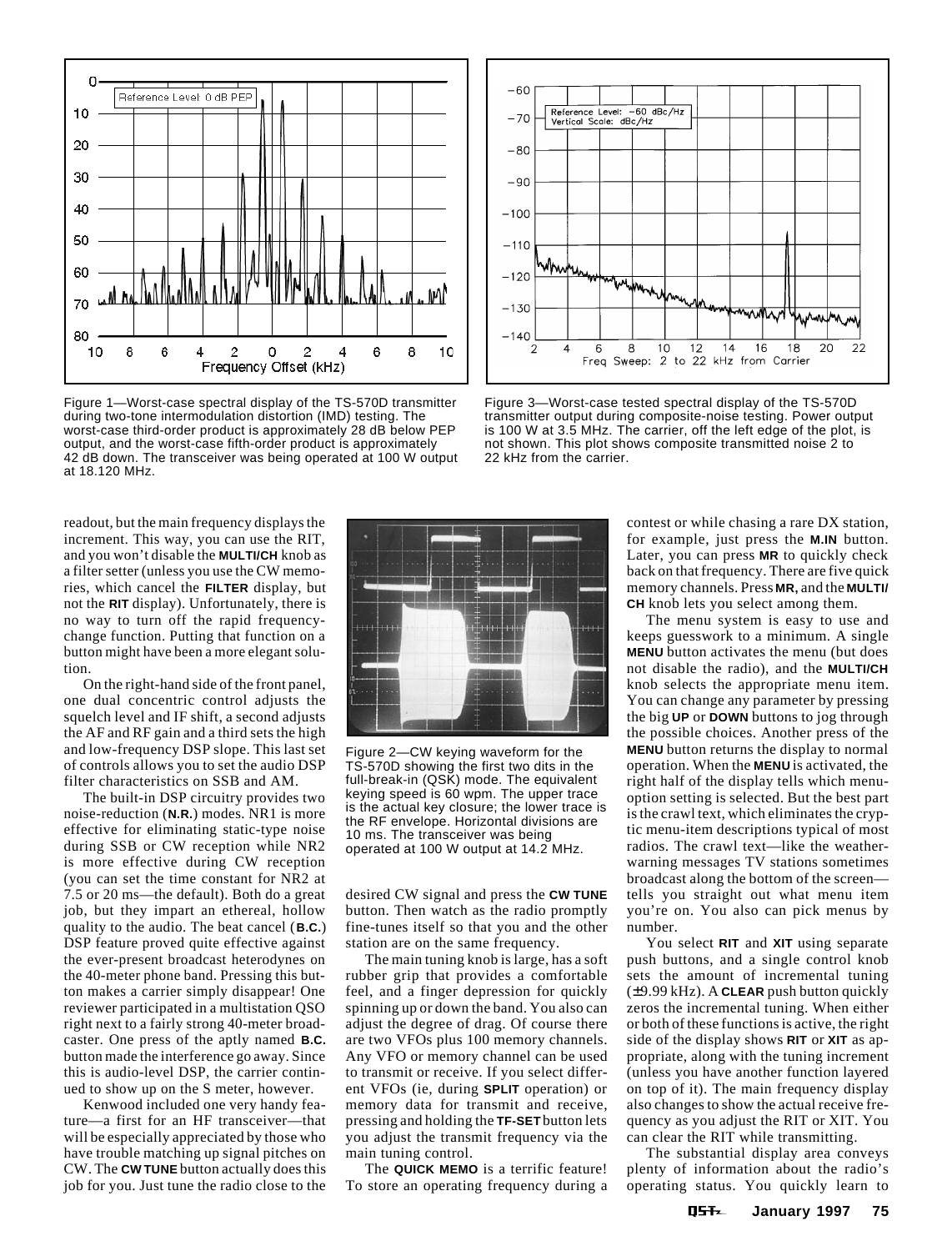check the display for all kinds of status information. Is the AGC set to fast or slow? (A "FAST" legend appears in the display, but *no* legend appears for the slow setting.) How about the speech processor? Which antenna jack is active and is the automatic antenna tuner in line? Are either (or both) the RF preamp or RF attenuator turned on? Did I set the radio to operate split and if so, what is my transmit frequency? As noted, the same section of the display area that's used to show RIT or XIT tuning amount is also used to show DSP filter information. In addition, it can display microphone gain, transmitter power level, CW keyer speed or VOX delay, as well as the split transmit frequency. You would seldom need all this information at the same instant, so the fact that it displays one item at a time usually isn't a problem.

The left side of the display provides the various metering functions. On receive, the top of the arced LCD "meter" shows received signal strength. The same meter segments indicate transmitter power. During transmit, the lower meter section displays SWR, and ALC or speech compression. The meter can be set to hold peaks.

Reviewers found the display window easy to read. The main display numerals are about  $\frac{1}{2}$  inch high. A menu option sets display brightness. We had no problems viewing the display under a variety of lighting conditions.

### **Rear Panel**

There is nothing particularly remarkable about the backside of the TS-570D, except perhaps its simple, uncluttered appearance. In addition to the cooling fan, there are two antenna jacks, as well as connections for a keyer paddle, a straight key or external electronic keyer, external speaker, amplifier connections, accessory connector for a multimode communications processor (MCP—sometimes called a TNC) for RTTY, packet and other digital modes, and a 9-pin RS-232 computer interface connector for direct connection to a PC. A wingnut on the grounding stud would have been more convenient.

The accessory connector for an MCP is a 13-pin DIN plug. Fortunately, Kenwood supplies one of these with the radio. Soldering the wires to this plug for connection to your MCP can be a real challenge.

### **Computer Control**

Reviewers felt the built in RS-232 port was a definite plus. Many contesters like to use contest software like *CT*, *NA*, or *TR* to run their radios (we told *CT* it was a TS-450, and it seemed to work fine). Just connect a 9-pin modem cable and let your software do the rest! Unfortunately, the *Windows*-based Kenwood control software for the TS-570D was not available in time for this review, when the radio first appeared on the market. The program Kenwood demonstrated (see sidebar, Selling the TS-570D) had function-

### **The Selling of the TS-570D**

The TS-570D could turn out to be Kenwood's 50th anniversary present to itself. Following last year's introduction of the TS-870S, Kenwood has taken a different tack to marketing its mid-priced TS-570D, which combines traditional IF filters with audio DSP. Instead of just introducing the radio to a gathering of dealers—as it did with the TS-870S—Kenwood took the TS-570D on the road, demonstrating the new radio to groups of both dealers and prospective customers at nine locations across the US. We attended one of these dog-and-pony shows in the Hartford, Connecticut, area.

The TS-570D was produced primarily with US amateurs in mind, according to Paul Middleton, KD6NUH, Kenwood's national sales manager. Middleton told our gathering that Kenwood polled hams across the country to learn what they'd like to see in a radio before Kenwood began producing the TS-570D (which almost ended up being called the TS-460). In any case, the '570D will replace the TS-450SAT in Kenwood's transceiver lineup as part of what Middleton called "a whole new design series." (Middleton also let it be known at the October presentation that Kenwood would discontinue its very popular TS-850S "within the next nine to twelve months.")

The Kenwood presentation featured Toshio Torii, JA6QXW, the engineer from Yokohama who designed both the TS-850 and the TS-570D, as well as built the prototype for the TS-50S. During the evening, Kenwood spent a lot of time comparing the relative merits of the TS-570D to the TS-450SAT. Of course, the '570D has DSP at audio, not IF (to keep production costs down), while the TS-450SAT has no DSP. Kenwood called its implementation "near-IF DSP," whatever that means. But the presenters were very up front that the DSP implementation in the '570D is not as sophisticated as that in their higher-end TS-870S (see "Product Review," QST, Feb 1996). While the DSP notch filter in the TS-570D will zap a heterodyne, the S meter will continue to display the carrier that caused it.

Like its bigger sibling, the TS-570D can be controlled via a PC. The Radio Control Program Ver 2 (RCP2) software, not yet ready at the time of Kenwood's demonstration, should now be available for downloading from the Kenwood Web site, **http://www.kenwood.net/**. The radio does not need an external computer interface; it offers RS-232 on the rear apron. The TS-570D's built-in antenna tuner can be made active in the receive mode, unlike the one in the TS-450SAT. (Kenwood says this can reduce QRM from strong local BC stations when using 160 and 80 meters.) The antenna tuner also uses only relays, no motors.

It was an impressive demonstration (among other things, Mr. Torii demonstrated the DSP system and showed how you can tailor your transmitted audio), and Kenwood even stayed around after the formal remarks to take questions—and some flak—from those on hand. One op hammered Kenwood for once again failing to make provisions for a separate receive antenna (such as a Beverage). Others wondered aloud whether the lettering on the rubber buttons that populate the front-panel would hold up. A few wanted to see the insides, and Kenwood obliged. But most seemed favorably impressed by the radio and seemed to appreciate Kenwood's willingness to conduct a show-and-tell on the prospective customer's home turf—with free refreshments, no less. Kenwood hopes it will prove to be a very effective approach —Rick Lindquist, N1RL

ality similar to that now available on Kenwood's TS-870 (see "Product Review," *QST*, Feb 1996).

### **Operating Impressions**

Except for the previously noted difficulties with the **MULTI/CH** knob, this radio was a joy to operate. We found the controls to be intuitive and well placed, and even operators with clumsy fingers seldom had trouble finding the right button. The control knobs are far enough apart so you can easily manipulate one without constantly bumping its neighbor.

Received audio quality—even with the small upward-firing internal speaker—was excellent, as were reports of transmitted audio. On-the-air reports suggested the default processor setting (10 dB) made the audio "a little stronger," but it was neither an overly dramatic boost nor objectionable (maximum available compression is 25 dB). The speech processor operates at audio frequencies. The built-in DSP allows you to tailor the transmitted audio to suit your voice and operating conditions. This is super for contesting and DXing on SSB. On-the-air reports confirmed that it worked as intended.

On CW, the built-in memory keyer has a nice "feel," and setting the operating speed is easy. Curiously, Kenwood named the button you press to set the speed the **KEY** button. After you hit the **KEY** button, the manual says that the display shows the current speed, adjustable by turning the **MULTI/CH** knob. The displayed numbers (0 to 100) do not correspond with "real" words per minute (ie, "50" was about 35 wpm), but this arrangement made it easier than a lot of radios to set your sending speed. On-the-air keying reports were favorable, even at higher speeds using fullbreak-in, where some radios start to chop characters. The keyer's three memories were easy to program and play back using front-panel buttons.

The optional 500-Hz CW filter was easy to install because there is an access panel on the bottom of the cabinet. After installing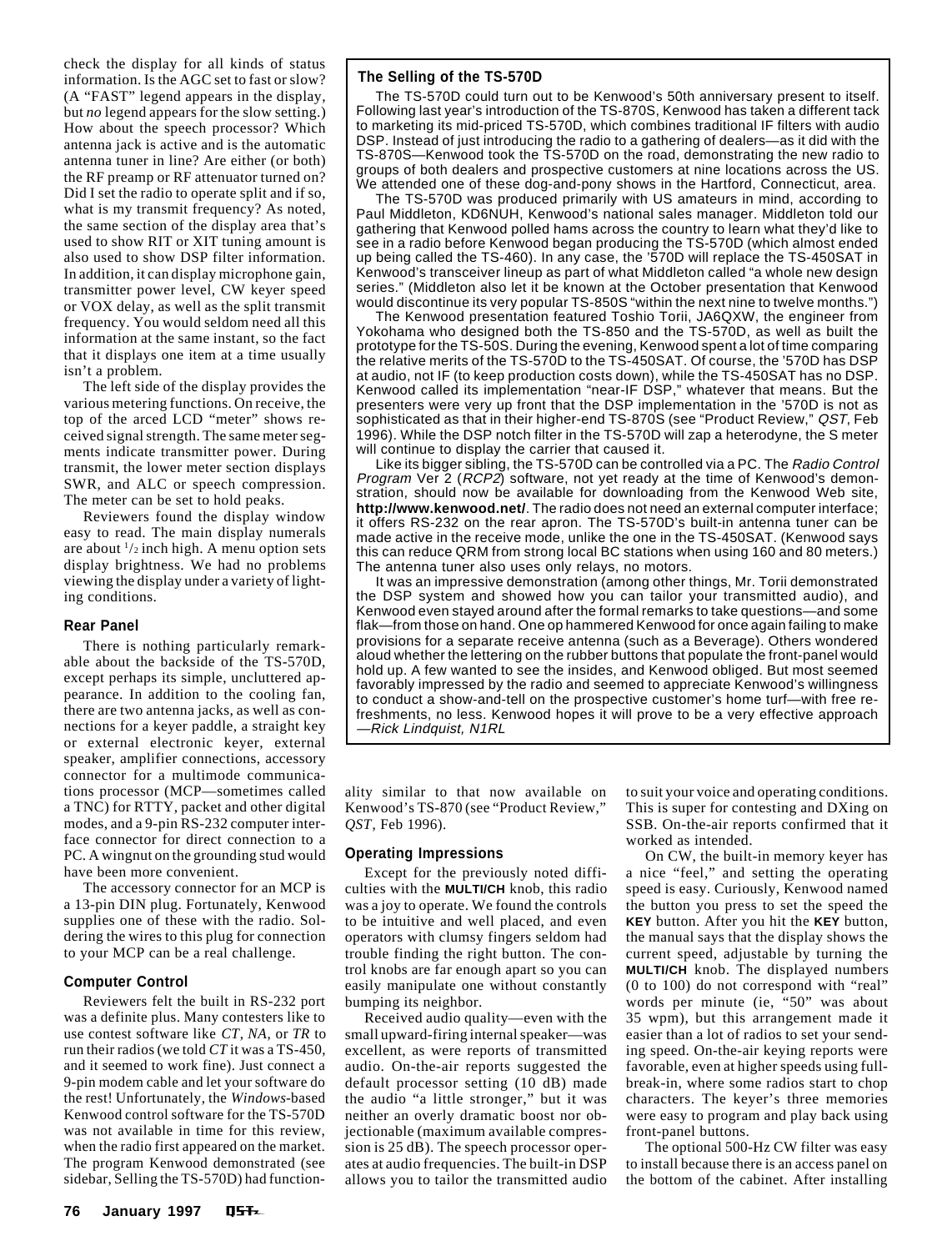<span id="page-5-0"></span>the filter, we had to "activate" it via a menu option. To engage the optional 500-Hz filter, you have to hit the **FILTER** button and turn the audio DSP bandwidth to 600 Hz or less. Setting the DSP audio filtering to a wider bandwidth takes out the filter. With the audio DSP filter, you can crank the received audio bandwidth down to 50 Hz on CW. It's not a good idea to try tuning the radio with the filter that narrow, but once you have tuned in the signal exactly (remember that **CW TUNE** feature?), you can sure eliminate a lot of interference! The DSP filtering was pleasantly non-ringy too.

One reviewer who operated the TS-570D during the Boy Scouts' Jamboree on the Air and the CQ WW SSB contest found himself frequently adjusting the concentric **DSP SLOPE** (high and low-cut controls). These can do amazing things on SSB, and even under crowded band conditions he reports often being able to reduce or eliminate interference from nearby signals. The radio also got a thorough CW workout during the ARRL November Sweepstakes. It never broke a sweat (although the somewhat noisy cooling fan came on a lot), and it performed flawlessly under often less-than-ideal, crowded band conditions. The DSP, coupled with the 500-Hz filter, was a godsend in separating stations. The CW sidetone adjusts in sync with the CW pitch, which may be changed via the menu. The **NR1** position stayed on most of the time (and helped reduce operator fatigue from the noisy low bands). The built-in tuner quickly matched the transceiver to the multiband 80-meter dipole in use at the SS location in Vermont. It even delivered full power to the feed line in some situations where the match was obviously less than optimum.

We found the default 10-Hz tuning step (ie, 10 kHz per dial rotation) too rapid for casual CW or SSB tuning. Pushing **FINE** produces a comfortable 1-kHz-per-dial-rotation rate. Unfortunately, **FINE** *also* affects the RIT/XIT, and the 1-Hz step size there (approximately 100 Hz per knob rotation) is too small to be terribly useful on SSB or CW.

The *Instruction Manual* is thorough and well-written, and keeps the newcomer in mind without being overly elementary.

### **Footnotes**

The TS-570D has a double-conversion superheterodyne receiver, with IFs of 73.05 MHz and 8.83 MHz. On FM, the receiver adds a third conversion step, with a 455-kHz IF. All digital signal processing (DSP) functions are performed on baseband audio. You won't need an external DSP box, although the unit built into this radio doesn't provide all the adaptive modems, tracking and other features found in some of the add-on boxes. To improve IMD performance, the TS-570D includes a narrow-profile bandpass filtering system in the front end for 40 and 20 meters, similar if not identical—to the front end in the TS-850 and TS-870S. The radio is also plenty sensitive, so you won't need to engage the preamp very often. It has separate preamps for the low and high bands.

The boards inside the compact unit are solidly mounted to a cast-aluminum frame that's part of the heat sink. The radio has a carrying handle, too—a feature often not included these days—which makes it easy to carry along on DXpeditions or Field Day excursions.

Power output is adjustable between 5 W and 100 W in 5-W increments. When using the radio with a VHF transverter, the power is limited to 5 W output, once the display is be set to directly read out the appropriate 6-meter or 2-meter frequency.

This radio may not compete feature for feature with the top-of-the-line radios (Kenwood intends it to replace the TS-450SAT), but for its price class and size, it performs quite admirably. The TS-570 does not have a built in AC power supply, so you will have to provide 13.8 V dc from a source capable of supplying 20.5 A to the rear-panel connector. If you don't already have a suitable supply, you will have to add that cost to the price of the radio. You may want to add several accessories. There's only one slot for an optional filter: You can mount either a 500-Hz or a 250-Hz IF CW filter or a 1.8-kHz SSB filter. The optional digital recording unit—or "voice keyer" might come in handy for contest operating. A voice synthesizer unit also is available if you like (or need) your radio to speak to you about its operating conditions.

I would like to thank Mike Gruber, W1DG; Rick Lindquist, N1RL; and Chuck Hutchinson, K8CH, for their input and assistance with this review.

*Manufacturer*: Kenwood Communications Corp, PO Box 22745, Long Beach, CA 90801-5745, tel 310-639-5300. Manufacturer's suggested retail prices: TS-570D, \$1820; MC-90 desktop microphone, \$270; PS-52 heavy-duty power supply, \$310; SP-23 external speaker, \$90; DRU-3A digital voice recording unit, \$140; SO-2 temperature-compensated crystal oscillator (TCXO), \$190; VS-3 voice synthesizer unit, \$40; YK-88C-1 500-Hz CW filter, \$140; YK-88CN-1 270-Hz CW filter, \$140; YK-88SN-1 1.8-kHz SSB filter, \$140.

# **SCS PTC-II Multimode Controller with PACTOR-II**

### *By Steve Ford, WB8IMY Managing Editor*

It's astonishing to think about how far we've come in HF digital communications in such a short time. Prior to 1982, Baudot RTTY was the norm. It was a great mode for casual conversation, but it lacked the means to detect errors. If the RTTY signal you were copying fell victim to noise, fading or interference, the result was gibberish on your screen. (Before the PC revolution, the "screen" was often teletype paper!)

AMTOR burst (pun intended) onto the scene in '82. It gave us text that was almost error-free, and filled the bands with those odd *chirp-chirp* sounds. A few years later HF packet came into its own. Although far from ideal in terms of dealing with the vagaries of HF, packet at least gave us the ability to exchange the entire ASCII character set, as well as binary files.

Special Communications Systems (SCS) created PACTOR, starting with PACTOR-I, which hit the airwaves in 1991 with sophisticated data compression and the remarkable ability to "reconstruct" corrupted data. Reaction from the ham community was swift and positive. It wasn't long before PACTOR-I became a staple in virtually all multimode controllers.



## **BOTTOM LINE**

A top-of-the-line digital box at a topof-the-line price. This one's for serious digital enthusiasts.

Just when it seemed that the HF digital waters had calmed a bit, CLOVER and G-TOR appeared. Both modes offered superior performance, but hams seemed content with PACTOR-I and were reluctant to make a change. Even so, CLOVER and G-TOR found dedicated, if somewhat limited, audiences.

As we progress toward the end of the 20th century, we have no fewer than six digital modes competing for the hearts and minds of HF-active amateurs. If you listen to the HF digital subbands for any length of time, you'll discover that while the venerable RTTY is still quite popular for digital contesting and DXing, PACTOR-I reigns as the undisputed king of the "burst modes."

In the current "Tower of Babel" digital climate, will hams accept a *seventh* mode? If they're offered an HF digital mode that promises the ultimate in performance, will they flock to it in numbers sufficient to dethrone PACTOR-I? That's what the folks at SCS the creators of PACTOR-II—are betting on.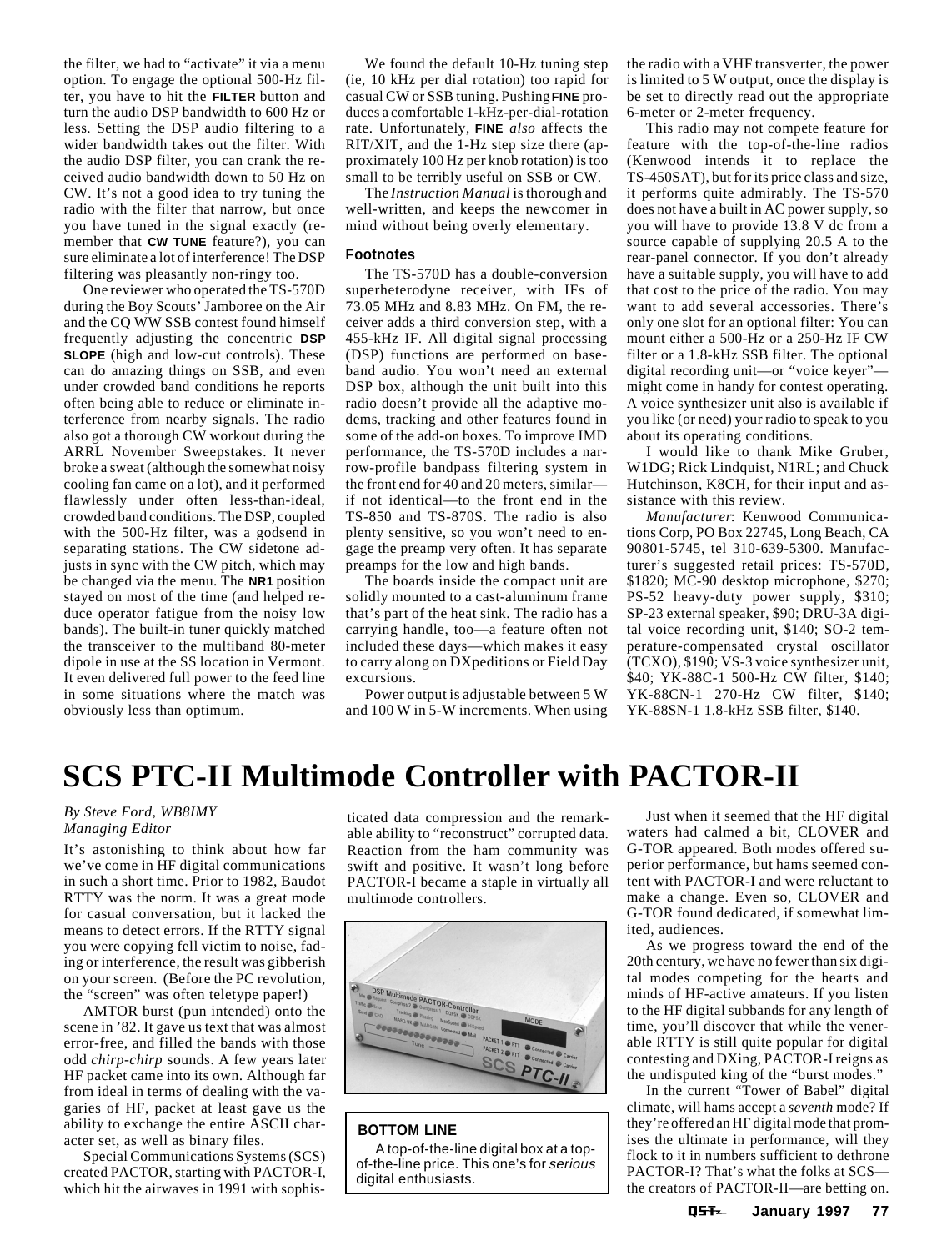### **PACTOR-II**

I once heard a ham describe PACTOR-II as being PACTOR-I on steroids. There may be some truth to this analogy! PACTOR-II retains many of the features that made PACTOR-I so popular: Support of the compete ASCII character set; memory ARQ to reduce the number of retransmissions; on-line data compression to speed transfers; automatic data-rate selection; and independence from sideband selection (it doesn't matter if you operate with your rig set to LSB or USB).

What PACTOR-II brings to the party is considerable. Using differential phaseshift keying (DPSK) and innovative convolutional coding (with a true Viterbi decoder), PACTOR-II boasts data transfer rates at least *three times* faster than PACTOR-I. Under optimum band conditions, the rate could soar to six times faster. In terms of effective data rates, that translates to about 800 bits/s. PACTOR-II has the option of using Huffman coding for data compression (the same as PACTOR-I), or Pseudo-Markov coding (PMC) for even greater performance and efficiency.

One of the most astonishing aspects of PACTOR-II is that it achieves all this wondrous performance while using only 500 Hz of spectrum (at –50 dB). You need fast hardware and digital signal processing (DSP) techniques to make all of this practical. That's why you won't find PACTOR-II included in the current crop of multimode controllers. In fact, the *only place* you'll find PACTOR-II at the moment is in the PTC-II.

### **The PTC-II**

When I first eyeballed the front panel of the PTC-II, one image came to mind: A Christmas tree. There are no fewer than 30 LEDs populating the panel, along with a dot-matrix LED readout. They're all quite informative, telling you whether the data is flowing without errors, which compression scheme is in use, if you have messages waiting in the mailbox and so on. In practice I found that I didn't have time to focus on any one of them. Only the dotmatrix **MODE** display and the tuning indicator saw much use. The **MODE** display is handy when you're tuning around in the *listen* mode. If I came upon a PACTOR signal, the display would immediately indicate whether it was a PACTOR-I or PACTOR-II conversation.

The tuning indicator is a real gem! It is simply a row of dual-color LEDs with a **TUNE** LED in the center. As you tune across a PACTOR-II signal, for example, the LEDs on the right- and left-hand ends flash red, then green, as you "arrive" on frequency. At that point you make slight adjustments of your VFO until the **TUNE** LED is centered. With a little practice I found that I could tune in a PACTOR-II signal in a matter of a few seconds.

On the back panel are two packet radio ports. (Yes, the PTC-II supports *simul-* *taneous* HF/VHF communication—up to *three* channels at once!) You can't operate packet with the standard PTC-II, though. If you want packet capability, you must purchase additional modules from SCS. A 300 baud modem is not yet available, but SCS offers an AFSK modem for 1200 and 2400 baud, plus an FSK modem for 4800, 9600, 19,200 and higher baud rates. The labeling of the HF ports can be a little confusing. There is a port labeled **AUDIO** and another labeled **CONTROL**. The **AUDIO** port provides the audio inputs and outputs, as well as the push-to-talk lines. **CONTROL** refers to the interface between the PTC-II and your transceiver's computer-control port, if it has one. For basic operating you need only construct a cable for the **AUDIO** port, although you can do some very clever things with the **CONROL** port, as we'll discuss later.

Communicating with your computer is as easy as running an RS-232 cable between the PTC-II and your computer's serial port. The PTC-II package includes a freeware program called *PlusTerm* on a 3.5-inch diskette. I tried to load *PlusTerm* using its installation batch file and had a devil of a time. I eventually gave up and worked around the problem.

To my dismay I discovered that *PlusTerm* is strictly a DOS program. As a guy who's been spoiled by *Windows*, I found it painful to use. The good news is that the terminal program already available in *Windows* works very well with the PTC-II. The even better news is that Wilfried Max, DL1XAM, has developed a full-featured *Windows* program specifically for the PTC-II. (You can get a demo version by sending a formatted 3.5-inch diskette with \$10 *cash* (no checks) to Wilfried Max, DL1XAM, Lisbeth Bruhn Str 18, D-21035 Hamburg, Germany. For more information see the SCS site on the Web at **http:// www.scs-ptc.com/software.html**.)

The only serious weak spot in the PTC-II package is the manual. The slender volume does an excellent job of explaining PACTOR-II, but gives poor coverage to other aspects of the PTC-II. For example, I didn't know that the PTC-II could send and receive CW until I discovered this feature by accident while reading through the list of commands. Some of the unit's most interesting features are described vaguely, leaving users very much on their own.

### **On the Air**

After hearing and reading so much hype about PACTOR-II, I was dying to give it a try. My first problem was *finding* a PACTOR-II station. With the PTC-II in the *listen* mode, I scanned through the 20-meter digital subband, but all of the "burst" links were using PACTOR-I. I wasn't entirely surprised. There are only a handful of PACTOR-II stations in the US and a limited number in Europe.

After about 30 minutes of hunting I finally copied a link with the ON4OB mailbox. As I tuned in the signal, the **MODE** indicator on the PTC-II flashed **PT-2**. Bingo! When the station signed off, I sent a connect request to the mailbox. Two seconds later we were connected and the data stream was flowing nicely. The band was in poor shape, and conditions were worsening by the minute. I requested a list of his station equipment just as his signal took a deep fade. To my astonishment, the list began marching across my monitor despite the fact that I could *no longer hear his signal*!

Later the same afternoon I witnessed a dramatic demonstration of PACTOR-II's ability to withstand interference. I had connected to FG5FU and was downloading information when a RTTY station fired up right on top of us. The link seemed totally unaffected by the RTTY interference. In fact, the text continued to zip by faster than I could read!

Of course, the PTC-II features its own mailbox, with a 512-kB message capacity (expandable to 2 MB with the optional static RAM extension). It offers some versatile remote-control functions as well. The mailbox accepts connections in PACTOR-I or II, or AMTOR.

It is important to point out that PACTOR-II, as implemented in the PTC-II, is entirely "backward compatible" with PACTOR-I. That is, you can work PACTOR-I stations and they can work you. When you connect to a PACTOR-II station, the exchange begins in PACTOR-I and then automatically "upshifts" to PACTOR-II.

AMTOR conversations were even harder to find than PACTOR-II. I spent the better part of an afternoon searching for stations running AMTOR and came up empty. That evening I finally encountered a few on 80 meters. Once again the PTC-II did an outstanding job of maintaining links in the face of considerable noise and interference. After using the PTC-II on both PACTOR modes, however, AMTOR seemed almost primitive.

The PTC-II had a surprise in store on RTTY. The DSP filter performance that proved itself so well on the other modes did a *superb* job with RTTY. I encountered a number of stations using RTTY on 20 meters and enjoyed several live conversations (all of my PACTOR-II connections were with mailbox systems). The PTC-II provided wonderful copy even when signals sank into the noise. This unit might be a great contest box!

CW performance was about what you would expect. If the code was sent perfectly, the PTC-II copied perfectly. If the fist was poor, the copy was poor. The PTC-II's tuning indicator made CW reception quick and easy. You simply tune your rig until the LEDs begin "bouncing" from left to right in sync with the signal.

### **Fascinating Extras**

The PTC-II includes a number of bells and whistles that you won't find on other controllers.

I had to chuckle when I read that the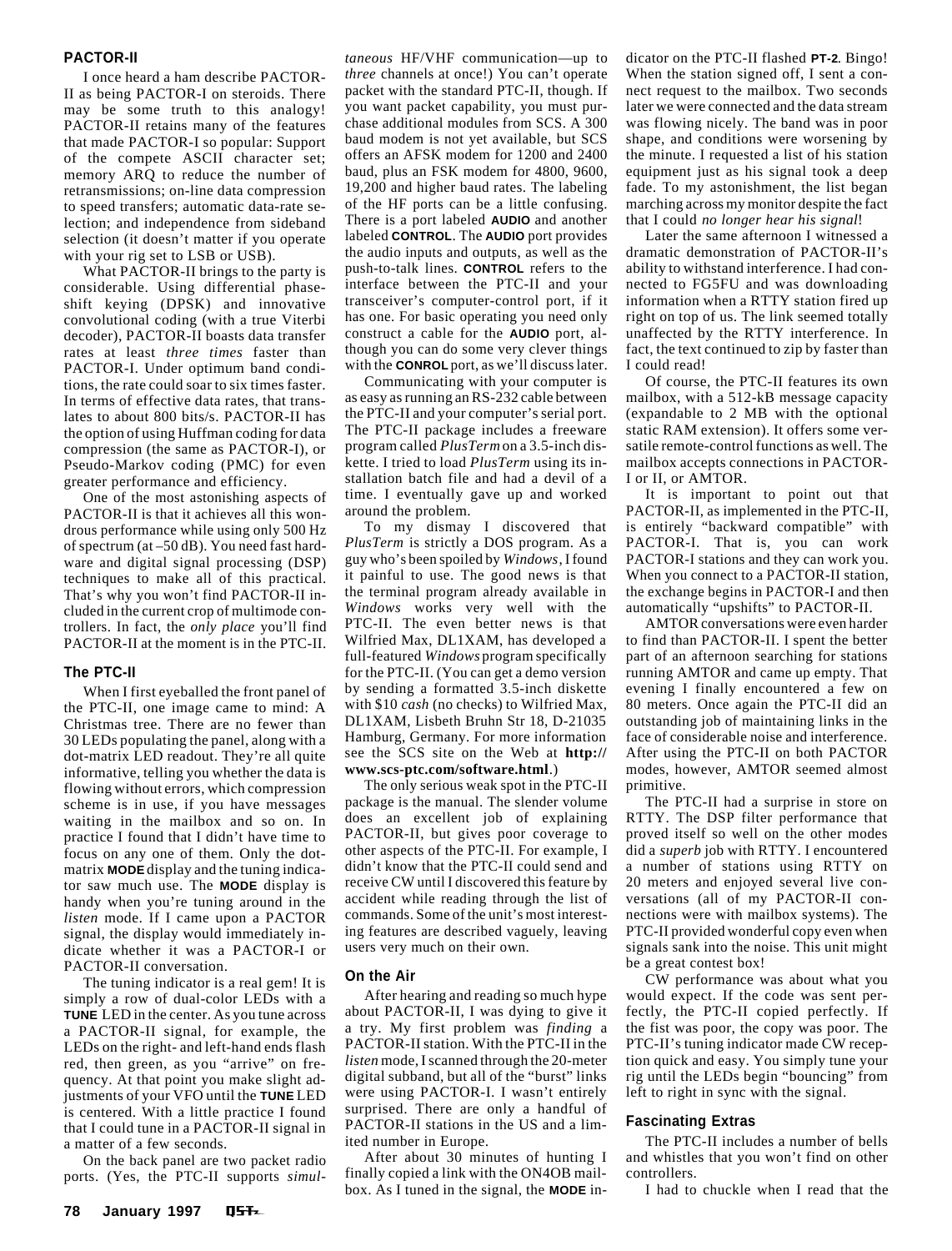<span id="page-7-0"></span>PTC-II can function as a *DSP audio filter*. No kidding! The unit provides an audio output line (on the **CONTROL** port) that you feed to a small amplifier and speaker. (The audio from your rig is already feeding into the HF transceiver port.) At your keyboard you enter the AUDIO menu and select either an adjustable-bandwidth CW filter, a "denoiser" or a notch filter. I noticed dramatic performance with the CW filter; the skirts seemed incredibly sharp. The denoiser worked best on CW, while giving a somewhat "hollow" sound to SSB signals. The automatic seek-and-destroy notcher did a fine job of eliminating "tuner-uppers."

And what about that **CONTROL** port? If your transceiver provides computer control, you're in luck. The PTC-II can use it to do one or both of the following:

• Control the frequency of your radio from your computer keyboard, or remotely from another station.

• Set up an automatic scan on frequencies you select in advance. You can enter up to 16 frequency "channels" and command the PTC-II to scan through all of them. As it does so, it commands your radio to jump from one frequency to another. For example, you can configure the PTC-II to scan on 16 different frequencies from 80 meters through 10 meters. If your friend wants to connect to your PTC-II mailbox, he has 16 different frequencies he can try, depending on band conditions.

No special software is required for rig control. The PTC-II comes preconfigured to work with Yaesu, Kenwood, or ICOM rigs. You simply "tell" the PTC-II which brand you own.

DPSK requires exceptional frequency

stability. The PTC-II includes automatic offset and drift compensation using a tracking algorithm that follows the received signal.

Although the manual only mentions it briefly, the PTC-II has the ability to vary your output power *automatically* during PACTOR-II contacts. If conditions are good, the PTC-II will reduce the audio level applied to your transceiver, thereby reducing your output. If conditions go to pot, audio levels automatically increase to push your radio up to full power. The default setting for this command is OFF, so you must switch it on yourself.

Speaking of transmit audio, some transceivers offer audio line-input ports on their rear panels (these are often labeled **AFSK**). If the PTC-II doesn't seem to provide enough audio through this port to drive your rig to full output, no problem! Just use the **PSKA** command at your keyboard to adjust the transmit audio level.

Finally, the DSP architecture of the PTC-II provides extraordinary flexibility for the future. SCS plans to offer free firmware updates that will allow the PTC-II to operate on FAX and SSTV. All you'd have to do is place the software in your computer and implement the PTC-II's **UPDATE** command.

### **Is PACTOR-II for You?**

If you demand high-performance HF digital communication regardless of cost, PACTOR-II may be your dream come true. There is no question that PACTOR-II offers superb performance, and its implementation in the PTC-II is outstanding. Is PACTOR-II better than the other contenders for the high-performance marketCLOVER or G-TOR? PACTOR-II proponents would answer "yes," but CLOVER and G-TOR disciples would argue otherwise, depending on specific conditions. Monitor the Internet e-mail "reflectors" and you'll be treated to an ongoing battle among those who champion these modes.

In the meantime, the average ham has yet to embrace PACTOR-II, CLOVER or G-TOR in significant numbers. They seem comfortable with PACTOR-I, especially since it provides excellent performance in controllers costing less than \$300. As one fellow commented on the air during one of my tests, "PACTOR-I already gives me the ability to swap text at rates faster than I can read or type. Isn't that enough?" Perhaps, but the benefits of PACTOR-II go beyond speed. The robust nature of PACTOR-II makes global communication possible for low-power stations, or stations with lessthan-optimal antennas, *or both*.

Regardless of its technical merits, the fate of PACTOR-II is likely to be decided in the marketplace. If PACTOR-II is to gain wide acceptance, hams will have to be convinced that the benefits are worth the substantial investment.

*Manufacturer*: Special Communications Systems GmbH, Roentgenstrasse 36, D-63454 Hanau, Germany; tel 49-6181-23368; e-mail **info@scs-ptc.com**; WWW **http:// www.scs-ptc.com**. Manufacturer's suggested retail price, \$950; SCS RCU remote control amplifier unit, \$195. (PacComm Packet Radio Systems Inc, Tampa, Florida, manufactures a nearly identical version of the PTC-II in the US, under a license from SCS, for \$995. Call 800-486-7388 or e-mail **ptc@paccomm.com**.)

# **Two Ultra-Accurate Clocks**

Every so often we discover consumer products that have applications in the ham world. When we do, we like to bring them to your attention. Let's take a look at two highly accurate clocks hams might find useful: The Time Machine by Oregon Scientific and The *Zeit* radio-controlled desktop clock by Arcron-Zeit.

Amateur Radio is among those hobbies whose adherents often need to have very accurate time—for keeping schedules, logkeeping, contesting, tracking satellite passes and setting the clock on the computer, among other things. Each of these clocks contains a VLF receiver and automatically sets itself according to time signals broadcast on 60 kHz by National Institute of Standards and Technology (NIST) radio station WWVB in Boulder, Colorado. WWVB time signals are based on NIST's cesium-isotope clocks, the world's most accurate time source. Headquarters staffers Steve Ford, WB8IMY, and Robin Micket, N1WAL, examined these clocks to see how well they live up to their claims.

### **THE TIME MACHINE**

At first glance the Oregon Scientific Time Machine looks like any other alarm



clock. It runs off two AAA batteries (included), and it offers an LCD display (with high-contrast blue illumination), a snooze button, push buttons to set the alarm and so on. But look closer at the LCD display and you'll see symbols not commonly found on clocks. In particular, there's one that looks like a radio tower with RF "waves" emanating from its tip. This isn't a clock radio…or is it?

Veterans of the glory days of Heathkit might remember a clever device known as the Most Accurate Clock. It monitored timing pulses transmitted by WWV and calibrated itself accordingly. Lo and behold, the Most Accurate Clock concept has returned in the Time Machine. Six times every 24 hours, the Time Machine's tiny VLF receiver listens for WWVB. When it receives the signal, it monitors long enough to recalibrate itself. If it hears WWVB but can't receive well enough to permit calibration, another symbol appears on the display to let you know that you need to move the antenna.